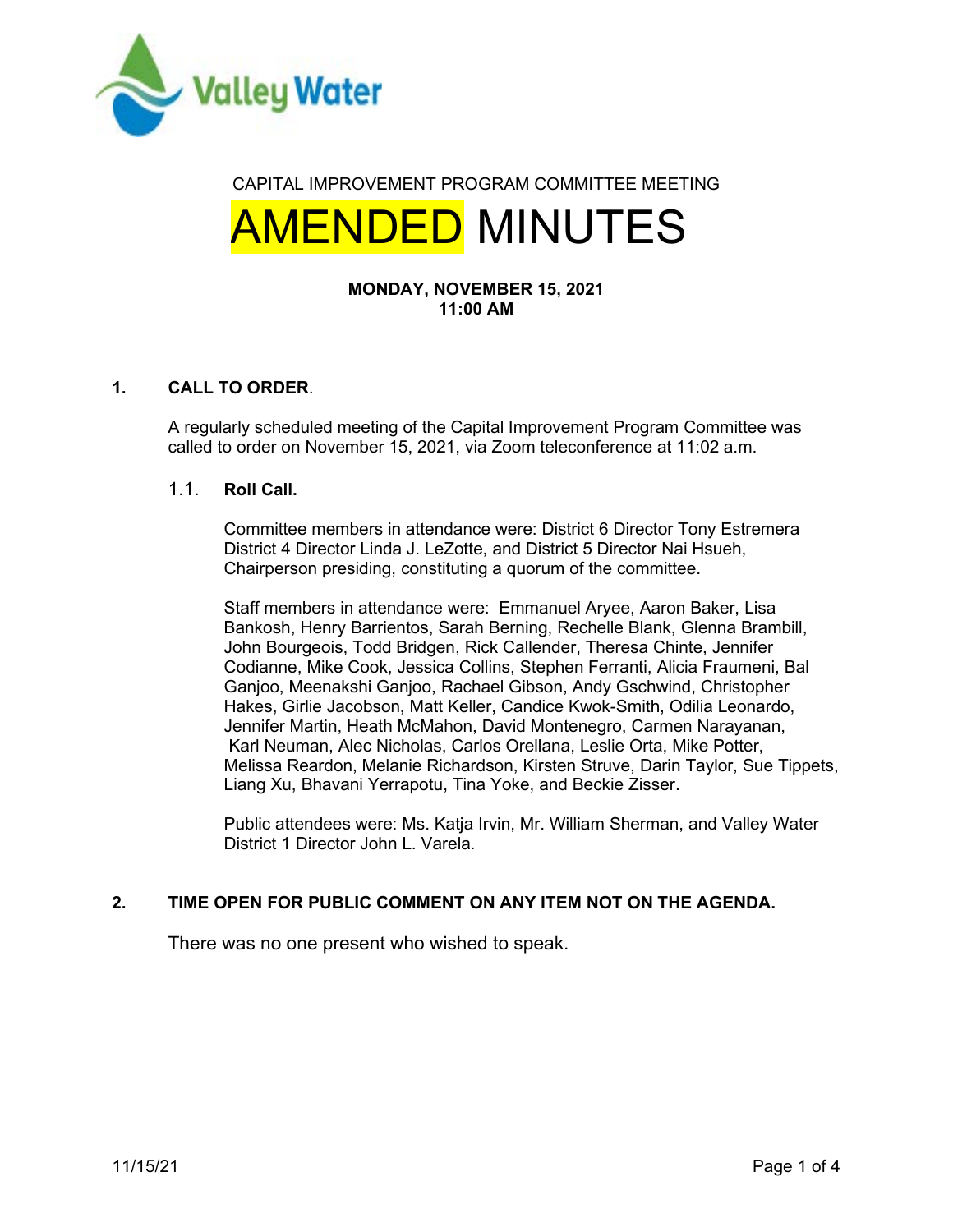## **3. APPROVAL OF MINUTES:**

3.1. Approval of October 18, 2021, Capital Improvement Program Committee Minutes.

Recommendation: Approve the Minutes

The Committee considered the attached minutes of the October 18, 2021 Capital Improvement Program (CIP) Committee meeting. Director LeZotte requested Page 11, Paragraph 1, Line 2 be corrected to replace her name with Chairperson Hsueh. It was moved by Director Estremera, second by Director LeZotte, and unanimously carried by roll call vote to approve the meeting minutes as amended.

Chairperson Hsueh moved the agenda to Item 4.4.

## **4. ACTION ITEMS:**

4.4. Review Information Regarding Cost Increase for the Anderson Dam Seismic Retrofit Project.

Recommendation: Review information regarding cost increase for the Anderson Dam Seismic Retrofit Project.

Mr. Christopher Hakes, Deputy Operating Officer, reviewed the information on this item, per the attached Committee Agenda Memo and corresponding presentation materials contained in Attachment 1.

The Committee reviewed and discussed the following: costs increase, tunnel rework, additional environmental and permitting costs, clarification of project costs,, uninflated cost numbers, regulatory permitting, Ogier Ponds, permitting is mandated and the project will have long-term stewardship benefits, fastforwarding phases, Fish and Aquatic Habitat Collaborative Effort (FAHCE) flood protection measures, addressing public comments with the delays, Valley Water needs to communicate to the public the latter years on the project (2030/2031), when will rate increases be discussed (emphasize retailers make a profit and not Valley Water) messaging is being drafted, Anderson Dam's impact, and the Committee will get the preliminary financial CIP numbers at the next meeting.

The Committee noted the information, without formal action.

4.5. Review Significant Project Plan Updates Since Adoption of the Fiscal Year 2022- 26 Capital Improvement Program Five-Year Plan.

Recommendation: Review Significant Project Plan Updates Since Adoption of the Fiscal Year 2022-26 (FY 22-26) Capital Improvement Program (CIP) Five-Year Plan and provide feedback, as necessary.

Ms. Jessica Collins, Business Planning and Analysis Manager, reviewed the information on this item, per the attached Committee Agenda Memo and corresponding presentation materials contained in Attachments 1 and 2.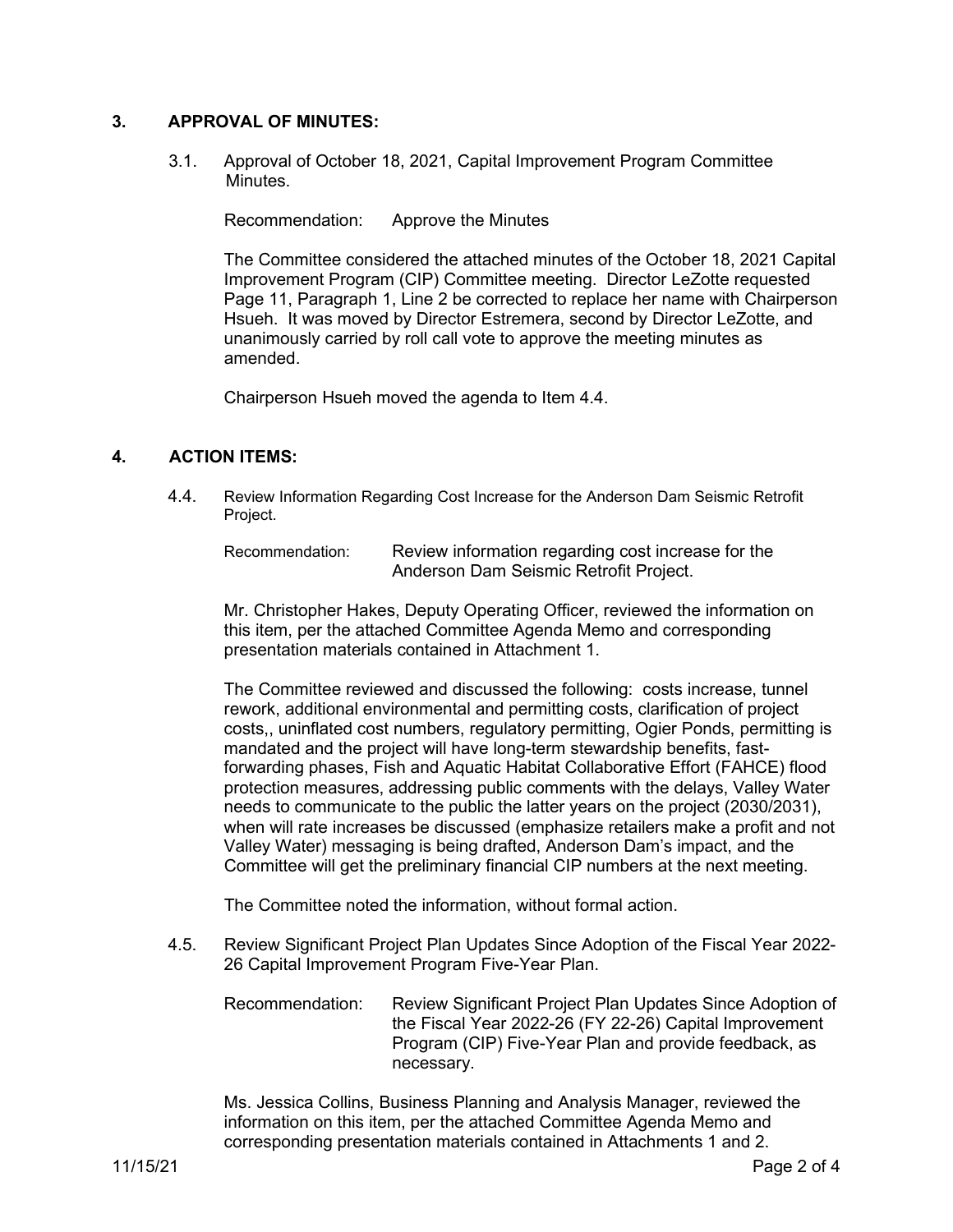The Committee reviewed and discussed the following: duration of funding from 5 year CIP to 15 years, clear concise numbers, project changes/costs, making changes understandable for Board and public, recoverable costs-Amendment 1, characterize costs with detailed project changes, project agreements, flood walls, Federal Emergency Management Agency (FEMA) requirements, unclear assumptions, grant funding, Request for Proposal -capital cost estimator, challenges.

The Committee requested staff coordinate internally to ensure that the assumptions that are being made in the Water Supply Master Plan take into consideration the project plan updates included in the Preliminary CIP; and incorporate any necessary changes to assumptions [in the Annual Monitoring and Assessment Plan Update that is brought to the Board].

Chairperson Hsueh returned the agenda to Item 4.1.

4.1. Review Capital Project Monitoring - Design and Permitting Report.

Recommendation: Receive and discuss information regarding the status of capital projects in the design and permitting phase.

Chairperson Hsueh continued Item 4.1 to the December 13, 2021 agenda.

4.2. Receive Information on Change Orders to Anderson Dam Tunnel Project Construction Contract.

Recommendation: Receive information on Change Orders to Anderson Dam Tunnel Project Construction Contract.

Chairperson Hsueh reviewed the information on this item, per the attached Committee Agenda Memo and corresponding presentation materials contained in Attachment 1, and confirmed there were no change orders for the month of October 2021.

4.3. Receive Information on Upcoming Consultant Agreements Amendments for Capital Projects.

Recommendation: Receive information on upcoming consultant agreement amendments for capital projects.

Chairperson Hsueh reviewed the information on this item, per the attached Committee Agenda Memo.

The Committee noted the information, without formal action.